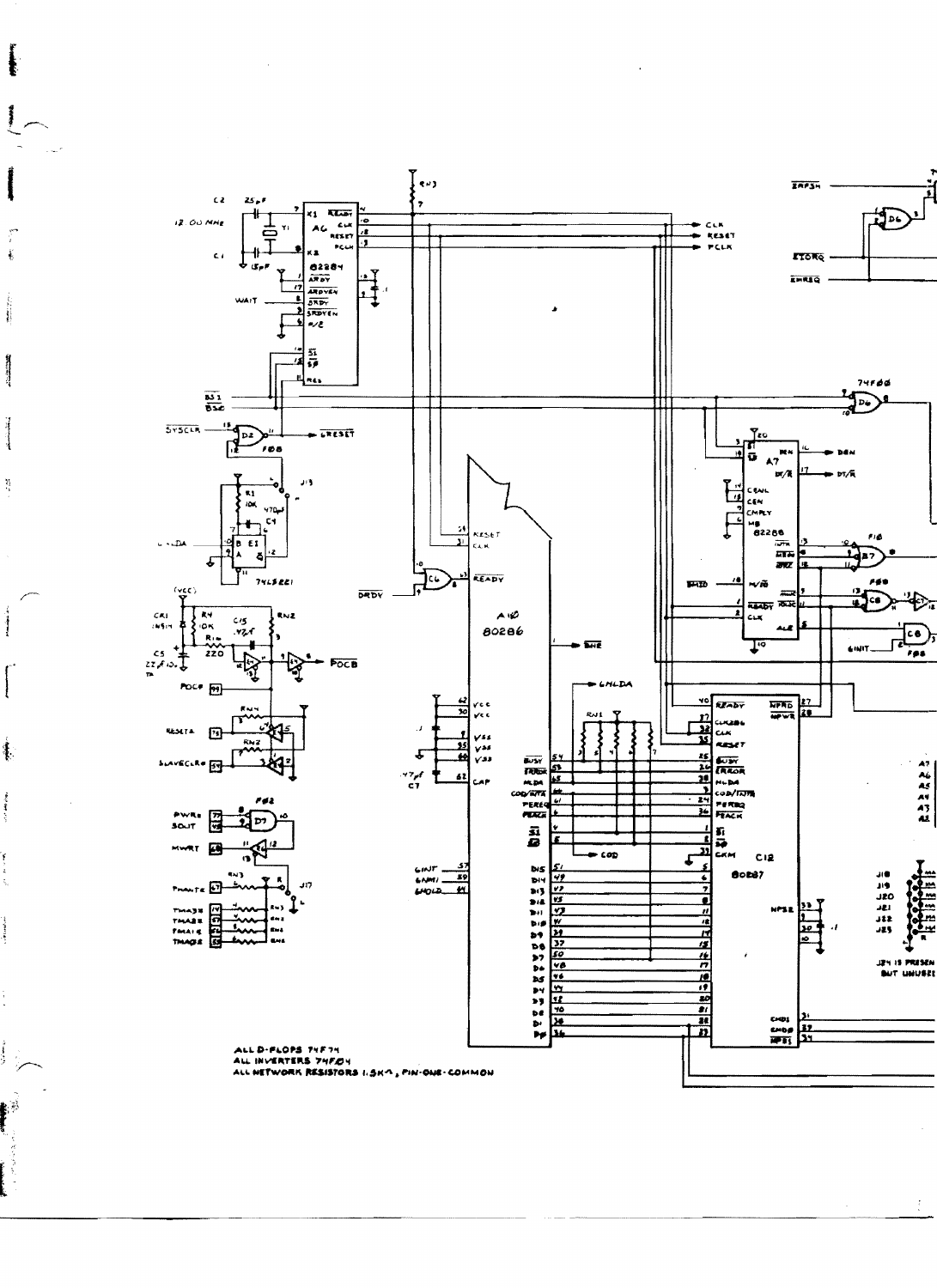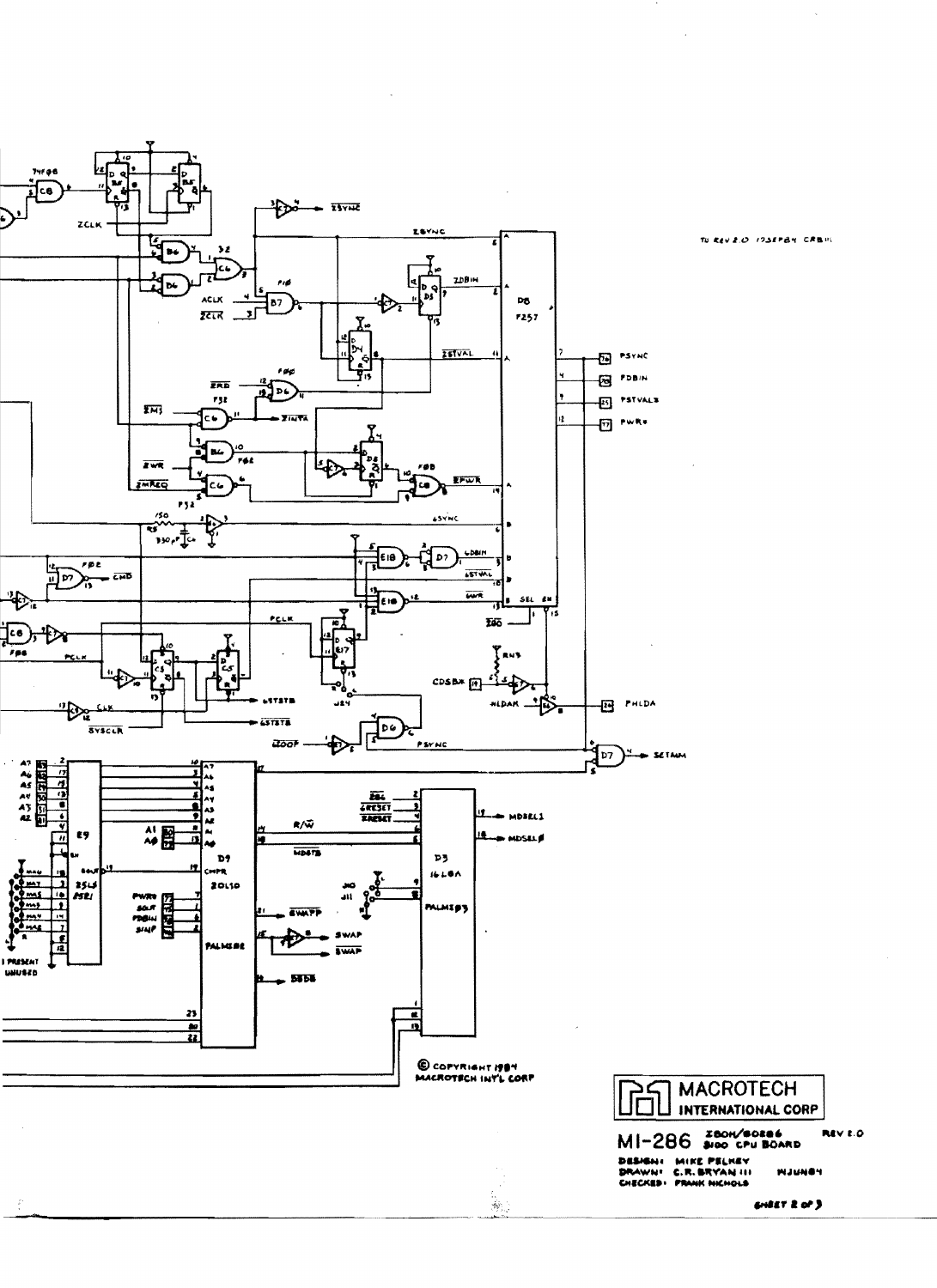

**Allen Contract Contract Contract Contract Contract Contract Contract Contract Contract Contract Contract Contract Contract Contract Contract Contract Contract Contract Contract Contract Contract Contract Contract Contract** 

 $\frac{1}{\sqrt{2}}$ 

 $\label{eq:2} \begin{array}{l} \displaystyle \mathcal{L}_{\mathcal{A}}(\mathcal{A})=\mathcal{L}_{\mathcal{A}}(\mathcal{A})\mathcal{A}^{\dagger}_{\mathcal{A}}(\mathcal{A})\\ \displaystyle \mathcal{L}_{\mathcal{A}}(\mathcal{A})=\mathcal{L}_{\mathcal{A}}(\mathcal{A})\mathcal{A}^{\dagger}_{\mathcal{A}}(\mathcal{A})\mathcal{A}^{\dagger}_{\mathcal{A}}(\mathcal{A})\\ \displaystyle \mathcal{L}_{\mathcal{A}}(\mathcal{A})=\mathcal{L}_{\mathcal{A}}(\mathcal{A})\mathcal{A}^{\dagger}_{\mathcal{A}}(\$ 

**Alustra** 

 $\mathbf{v}^{\pm}_{\mathbf{v}}$ 

 $\mathcal{L}_1$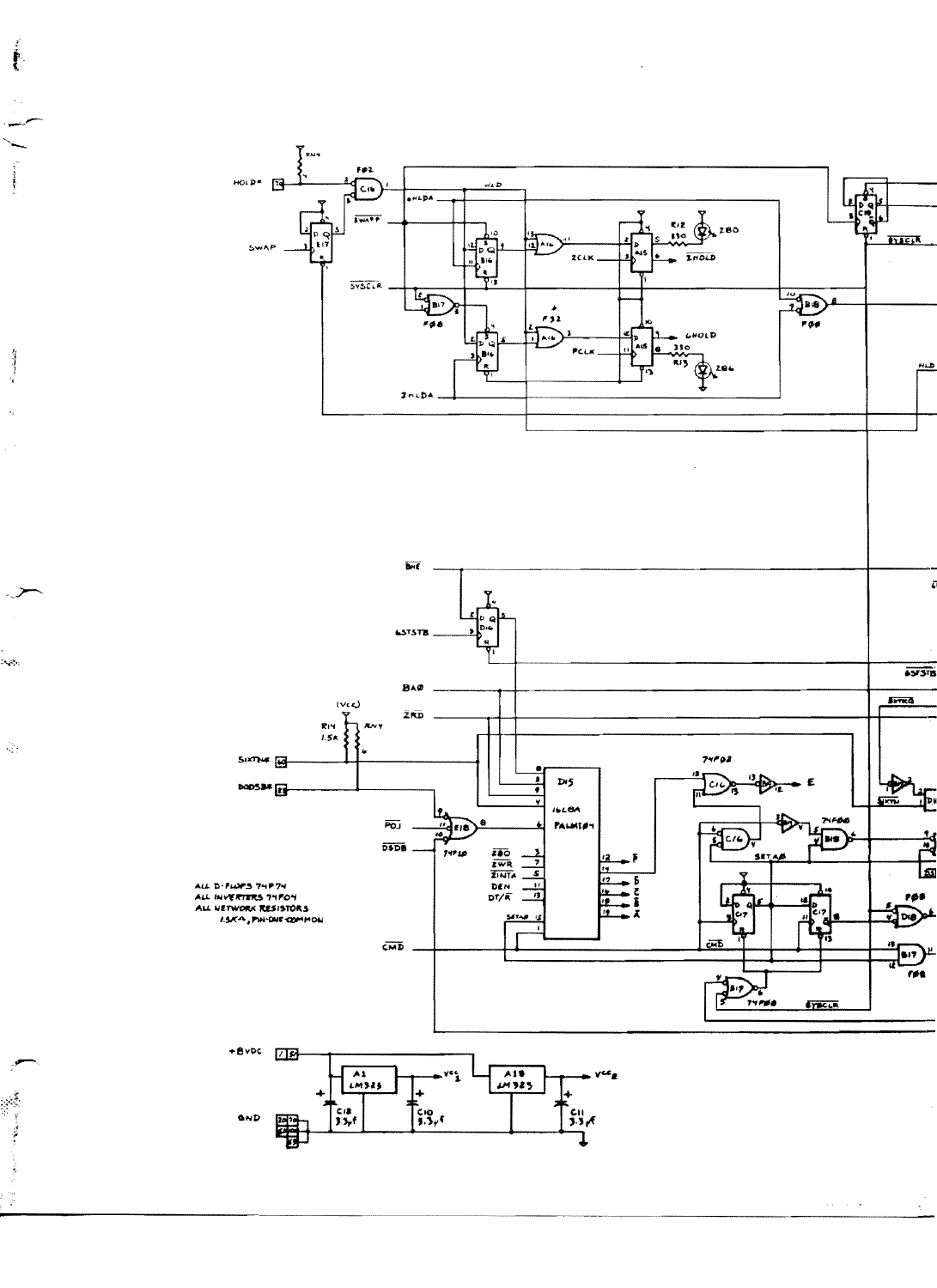

 $\ddot{\phantom{0}}$ 

TO REV 2.0 1756PM CRBIN

**MACROTECH** 币 INTERNATIONAL CORP

MI-286 280H/40286

DESIGN+ MIKE PELKEY<br>DRAWN+ C.R. BRYAN III<br>CHECKED+ PRAUK HIGHOLS **INJUNEY** 

 $\mathcal{A}^{\text{max}}_{\text{max}}$ 

 $\frac{1}{3}$  .

 $\sim 1$ 

**SHEET 3 or 5** 

REV.E.O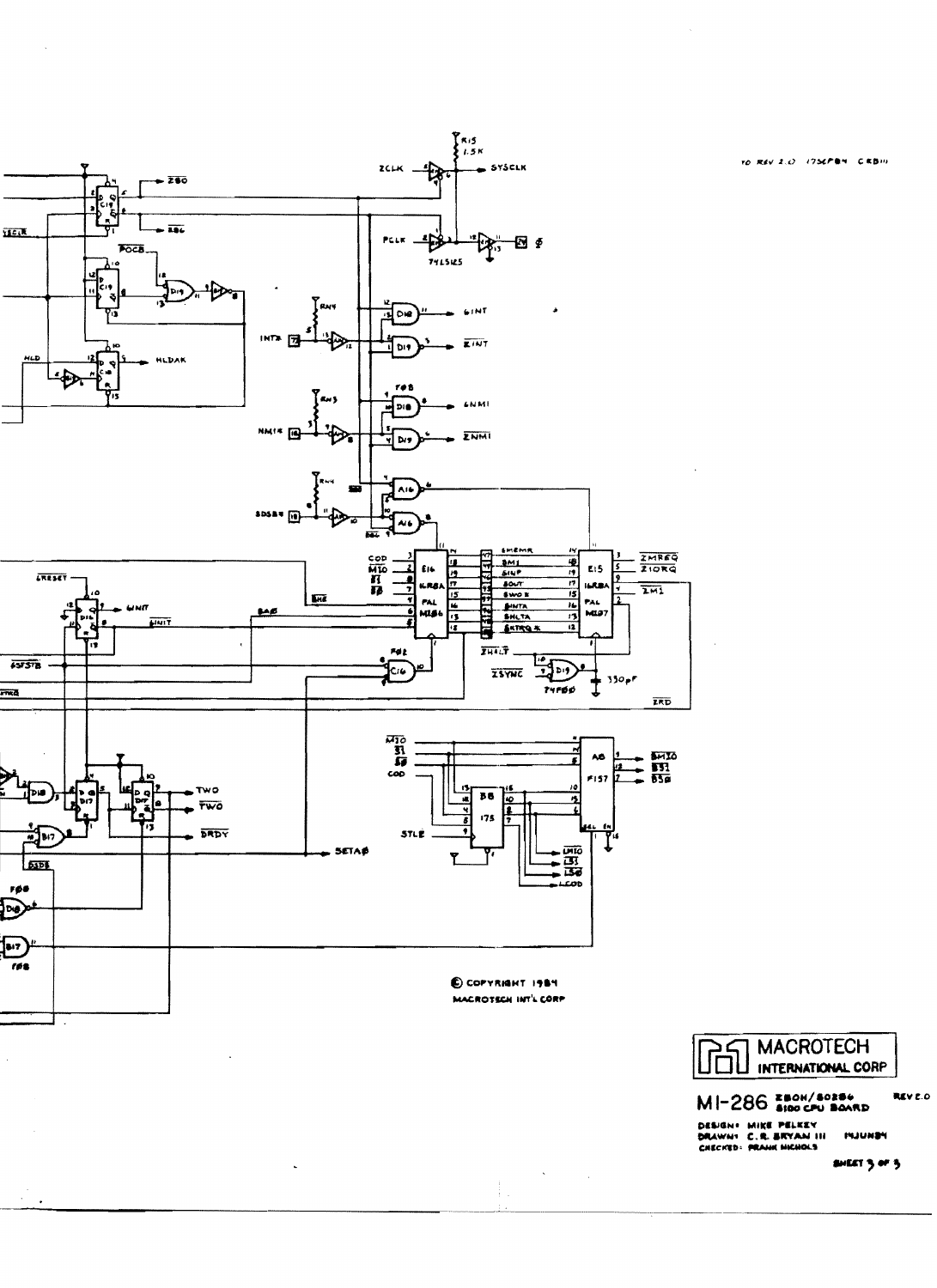

ALL D-FLOFS "PYF?"!<br>ALL INVERTERS THFOY EXCEPT CIY<br>ALL NETWORK RESISTORS I.SK4, PIN-ONE-COMMON

Ļ

Ï.

ि

 $\mathfrak l$